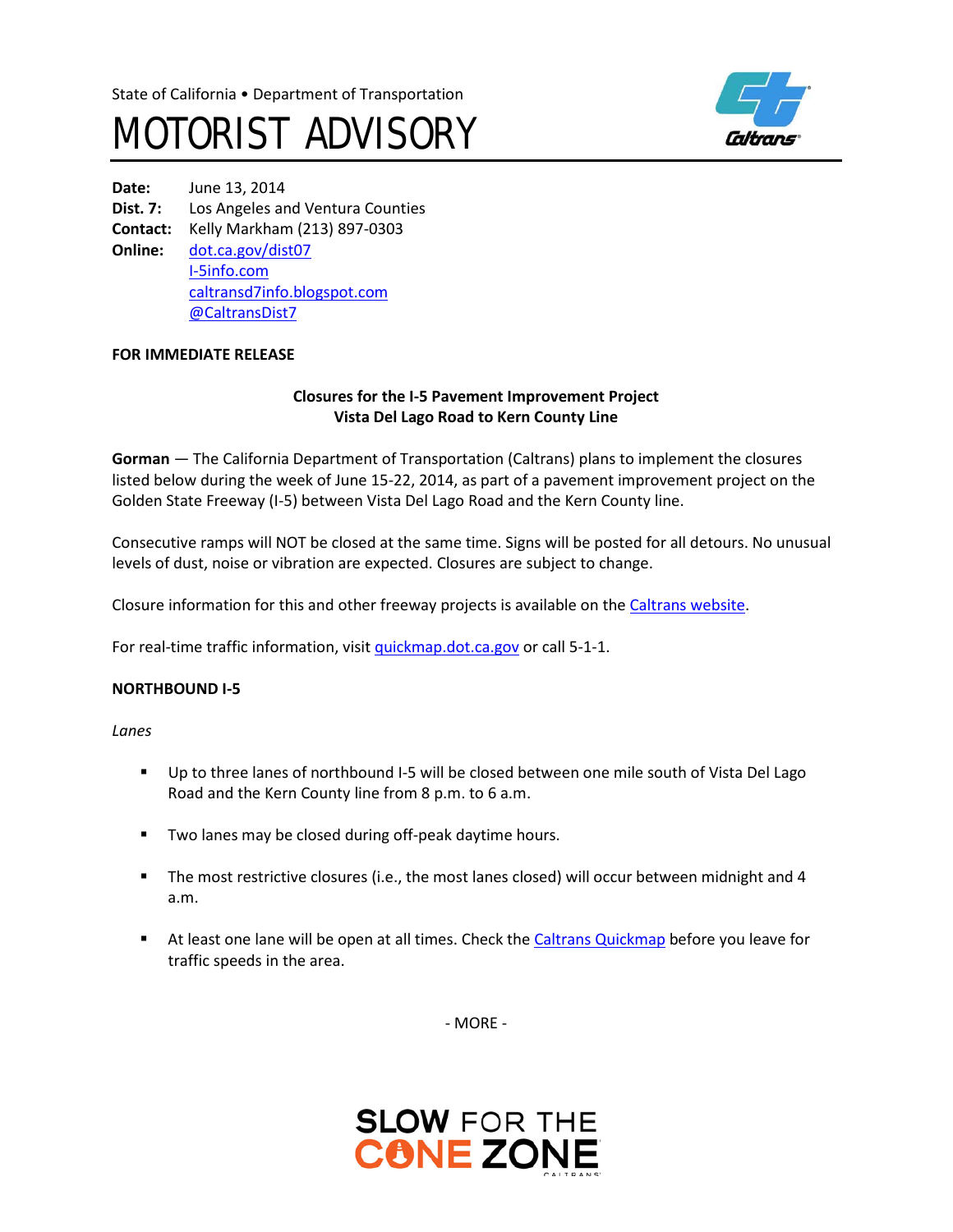#### *On-Ramps*

- Vista Del Lago Road: 9 p.m. to 6 a.m.
- Smokey Bear Road: 9 p.m. to 6 a.m.
- **Quail Lake Road: 9 p.m. to 6 a.m.**
- Gorman Road: 9 p.m. to 6 a.m.

# *Off-Ramps*

- Vista Del Lago Road: 9 p.m. to 6 a.m.
- **Smokey Bear Road: 9 p.m. to 6 a.m.**
- **Quail Lake Road: 9 p.m. to 6 a.m.**
- Gorman Road: 9 p.m. to 6 a.m.
- **Frazier Mountain Park Road: 9 p.m. to 6 a.m.**

## *Connectors*

- Northbound I-5 to northbound SR-138: 9 p.m. to 6 a.m.
- SR-138 to northbound I-5: 9 p.m. to 6 a.m.

## **SOUTHBOUND I-5**

*Lanes*

- Up to three lanes of southbound I-5 will be closed between the Kern County line and one mile south of Vista Del Lago Road from 8 p.m. to 6 a.m.
- **Two lanes may be closed during off-peak daytime hours.**
- The most restrictive closures (i.e., the most lanes closed) will occur between midnight and 4 a.m.
- At least one lane will be open at all times. Check the Caltrans Quickmap before you leave for traffic speeds in the area.

- MORE -

# **SLOW FOR THE CONE**